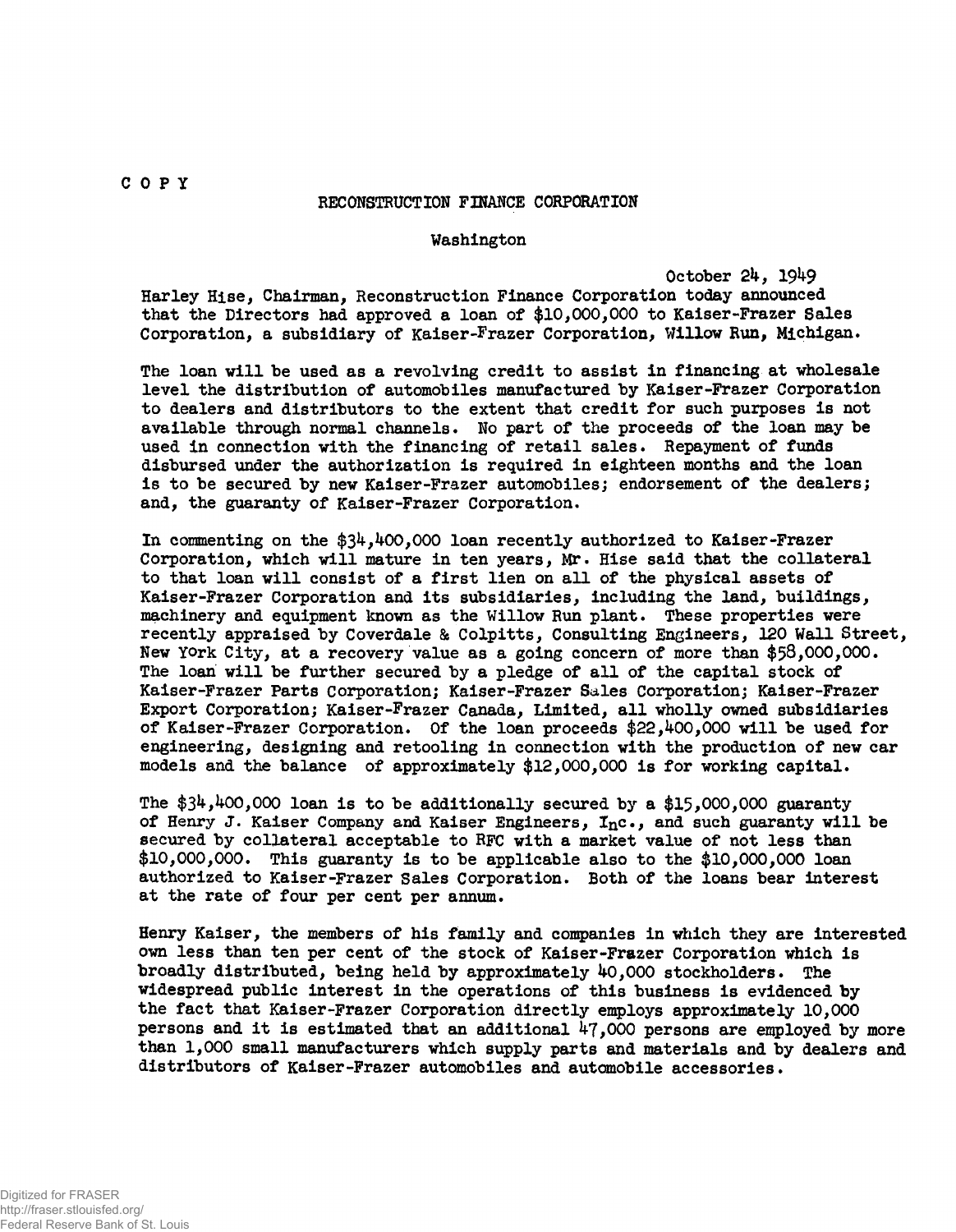COP Y

October 25, 19^9

Honorable  $J.W.$  Fulbright Chairman, RFC Subcommittee of the Banking and Currency Committee United States Senate Washington, D.C.

Dear Senator Fulbright:

This letter replies to your inquiry of October 11 regarding the approval by Reconstruction Finance Corporation on October 6, 1949, of a loan to Kaiser-Frazer Corporation of Willow Run, Michigan.

The amount of the loan is  $$34,400,000$  and the proceeds will be used as follows:

- 1 Engineering and designing of new models and retooling f o r production thereof \$18,000,000
- 2 Engineering and designing of a new model light-weight automobile, and tooling for production thereof..........  $4,400,000$
- 3 Working capita l 12,000,000

Kaiser-Frazer has been unsuccessful in its attempts to obtain, through normal banking channels or other private sources, the financing needed for the production of new competitive models - hence, its application to this Corporation for financial assistance. The Company, which heretofore has made and marketed only one basic car, namely, a  $4$ -door sedan, has determined that to compete in the automobile market Kaiser-Frazer must manufacture a complete line of cars.

Presently, Kaiser-Frazer has approximately \$35,000,000 working capital, of which approximately  $$12,000,000$  is in cash. It owes the banks  $$16,000,000$ . In the course of normal operations during the next few months, it should realize sufficient additional cash from conversion of raw materials and sale of finished products to enable it to repay its bank loans without using any part of the proceeds of the RFC loan. However, Kaiser-Frazer cannot, as a practical matter, wait for four or five months until the bank loans are thus liquidated to place orders for the tools, dies, jigs, and fixtures with which to retool its plant. In the circumstances, it may be necessary for Kaiser-Frazer to use a portion of the RFC loan, together with its cash on hand, to pay the banks.

The RFC will receive as security not only the collateral, consisting of machinery and equipment upon which the banks presently have a chattel mortgage, but also a first mortgage on real estate, buildings, and appurtenances comprising of the Willow Run plant. In addition, RFC has required a  $$15,000,000$  guaranty, executed by Kaiser Engineers, Inc. and Henry J. Kaiser Company. This guaranty will be Gecural by collateral satisfactory to RFC having a market value of \$10,000,000. Coverdale and Colpitts, a nationally-known firm of consulting engineers, has made an inspection and appraisal of the land, fixtures, machinery and equipment and placed wpon them a recoverable value on a 'going concern basis" of \$58,000,000 and on a "piece by piece basis" of \$35,500,000. These valuations do not include